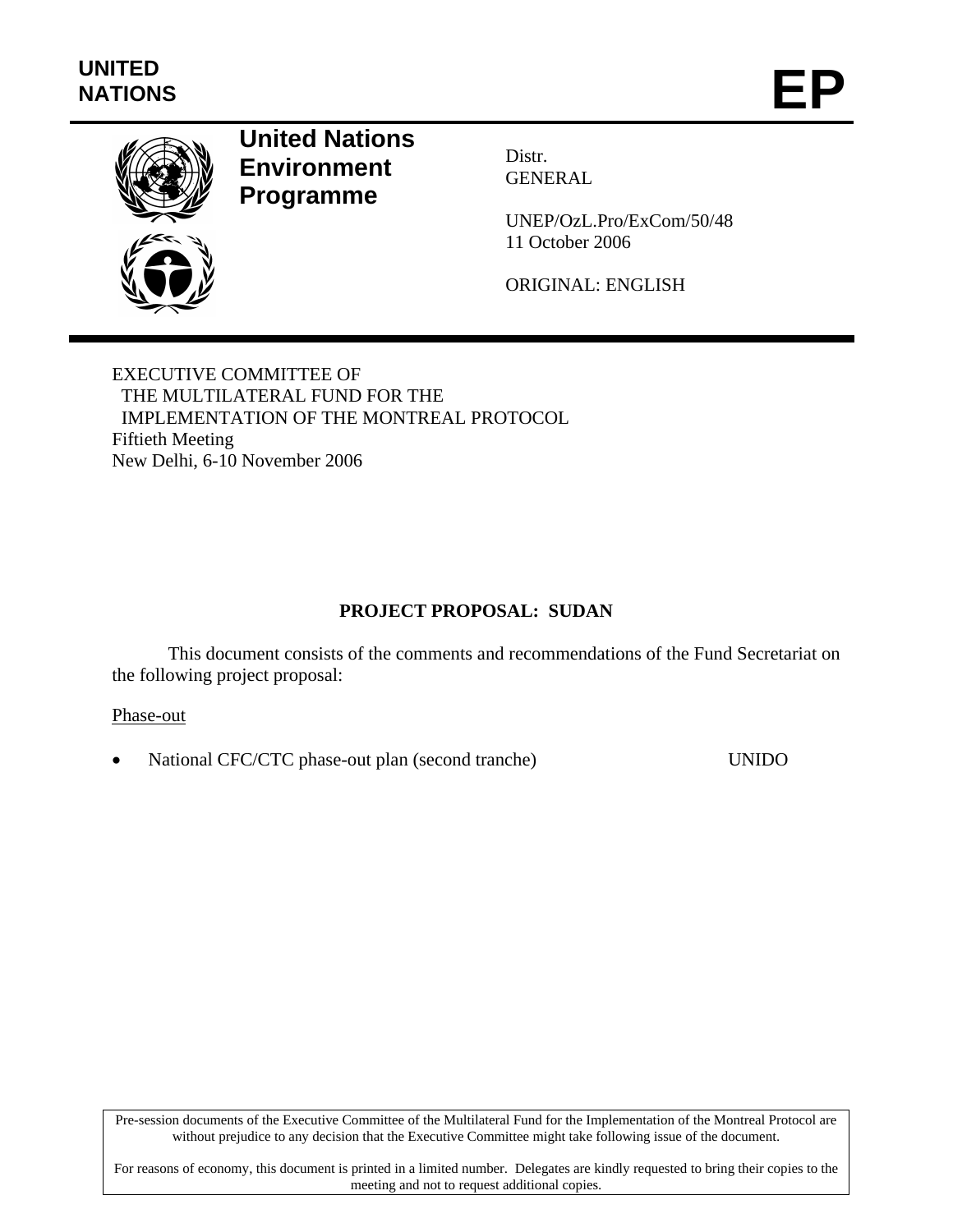# **PROJECT EVALUATION SHEET – MULTI-YEAR PROJECTS SUDAN**

#### **PROJECT TITLE BILATERAL/IMPLEMENTING AGENCY**

| National CFC/CTC phase-out plan (second tranche) | l UNIDO |
|--------------------------------------------------|---------|
|--------------------------------------------------|---------|

#### NATIONAL CO-ORDINATING AGENCY: Ministry of Industry

#### **LATEST REPORTED CONSUMPTION DATA FOR ODS ADDRESSED IN PROJECT A: ARTICLE-7 DATA (ODP TONNES, 2005**, **AS OF SEPTEMBER 2006)**

|                                       |            |                                     | $\sim$ |
|---------------------------------------|------------|-------------------------------------|--------|
| CFC <sub>s</sub><br>Annex A,<br>Group | 105<br>105 | CTC<br>Annex<br>'Group II. CTC<br>в | 0.3    |

#### **B: COUNTRY PROGRAMME SECTORAL DATA (ODP TONNES, 2005**, **AS OF SEPTEMBER 2006)**

| <b>ODS</b>                                                                     | Aerosol | Foam | Ref<br>Servicing | <b>ODS</b>                         | $\sim$<br>Solvents                   | agent<br><b>Process</b> | -<br>Fumigant |
|--------------------------------------------------------------------------------|---------|------|------------------|------------------------------------|--------------------------------------|-------------------------|---------------|
| $\cap$<br>1 <sub>0</sub><br>$^{\circ}$ FC $^{\circ}$<br>$-1$<br>$\overline{1}$ | 30.00   |      | 155.00           | $\cap$ T $\cap$<br>$\sim$ 1 $\sim$ | $\sim$<br>$\sim$<br>$\upsilon\ldots$ |                         |               |
|                                                                                |         |      |                  |                                    |                                      |                         |               |

### **CFC consumption remaining eligible for funding (ODP tonnes)**  $\boxed{0}$

#### **CURRENT YEAR BUSINESS PLAN:** Total funding US \$237,000: total phase-out 41.9 ODP tonnes.

| PROJECT DATA                                  |                                               | 2004           | 2005           | 2006     | 2007     | 2008     | 2009        | 2010           | <b>Total</b> |
|-----------------------------------------------|-----------------------------------------------|----------------|----------------|----------|----------|----------|-------------|----------------|--------------|
| <b>CFC</b>                                    | <b>Montreal Protocol limits</b>               |                | 228.4          | 228.4    | 68.52    | 68.52    | 68.52       | 0              | n.a.         |
| (ODP)                                         | Annual consumption limit                      | 216.0          | 200.0          | 130.0    | 65.0     | 45.0     | 25.0        | $\Omega$       | n.a.         |
| tonnes)                                       | Annual phase-out from ongoing projects        | 0              | $\Omega$       | $\Omega$ | 0        | $\Omega$ | $\Omega$    | $\Omega$       | $\Omega$     |
|                                               | Annual phase-out newly addressed              | $\Omega$       | 16.0           | 70.0     | 65.0     | 20.0     | 20.0        | 25.0           | 216.0        |
|                                               | Annual unfunded phase-out                     |                |                |          |          |          |             |                |              |
| <b>CTC</b>                                    | <b>Montreal Protocol limits</b>               | n.a.           | 0.33           | 0.33     | 0.33     | 0.33     | 0.33        | $\Omega$       | n.a.         |
|                                               | Annual consumption limit                      | 1.1            | 0.33           | $\Omega$ | $\Omega$ | $\Omega$ | $\Omega$    | $\Omega$       | n.a.         |
| (ODP<br>tonnes)                               | Annual phase-out from ongoing projects        | $\overline{0}$ | $\overline{0}$ | $\Omega$ | 0        | $\Omega$ | $\Omega$    | $\Omega$       | $\Omega$     |
|                                               | Annual phase-out newly addressed              | $\mathbf{0}$   | 0.77           | 0.33     | $\Omega$ | $\Omega$ | $\Omega$    | $\Omega$       | 1.1          |
|                                               | Annual unfunded phase-out                     |                |                |          |          |          |             |                |              |
| <b>TOTAL ODS CONSUMPTION TO BE PHASED OUT</b> |                                               | $\mathbf{0}$   | 16.77          | 70.33    | 65.0     | 20.0     | <b>20.0</b> | 25.0           | 217.1        |
|                                               | Total ODS consumption to be phased-in (HCFCs) | $\overline{0}$ | $\Omega$       | $\Omega$ | $\Omega$ | $\Omega$ | $\Omega$    | $\Omega$       | $\Omega$     |
|                                               | Project cost as originally submitted (US \$)  |                |                |          |          |          |             |                |              |
|                                               | Final project costs (US \$):                  |                |                |          |          |          |             |                |              |
|                                               | Funding for UNIDO                             | 499,480        | $\mathbf{0}$   | 220,000  | 220,000  | 200,000  | $\Omega$    | $\overline{0}$ | 1,139,480    |
|                                               | <b>Total project funding</b>                  | 499,480        | $\bf{0}$       | 220,000  | 220,000  | 200,000  | 0           | $\bf{0}$       | 1,139,480    |
| Final support costs (US \$):                  |                                               |                |                |          |          |          |             |                |              |
| Support cost for UNIDO                        |                                               | 37,461         | $\mathbf{0}$   | 16,500   | 16,500   | 15,000   | $\Omega$    | $\Omega$       | 85,461       |
| <b>Total support costs</b>                    |                                               | 37,461         | $\bf{0}$       | 16,500   | 16,500   | 15,000   | $\bf{0}$    | $\bf{0}$       | 85,461       |
|                                               | TOTAL COST TO MULTILATERAL FUND (US \$)       | 536,941        | $\bf{0}$       | 236,500  | 236,500  | 215,000  | $\bf{0}$    | $\mathbf{0}$   | 1,224,941    |
|                                               | Final project cost effectiveness (US \$/kg)   |                |                |          |          |          |             |                | 5.19         |

**FUNDING REQUEST:** Approval of funding for the second tranche (2006) as indicated above.

**Blanket approval**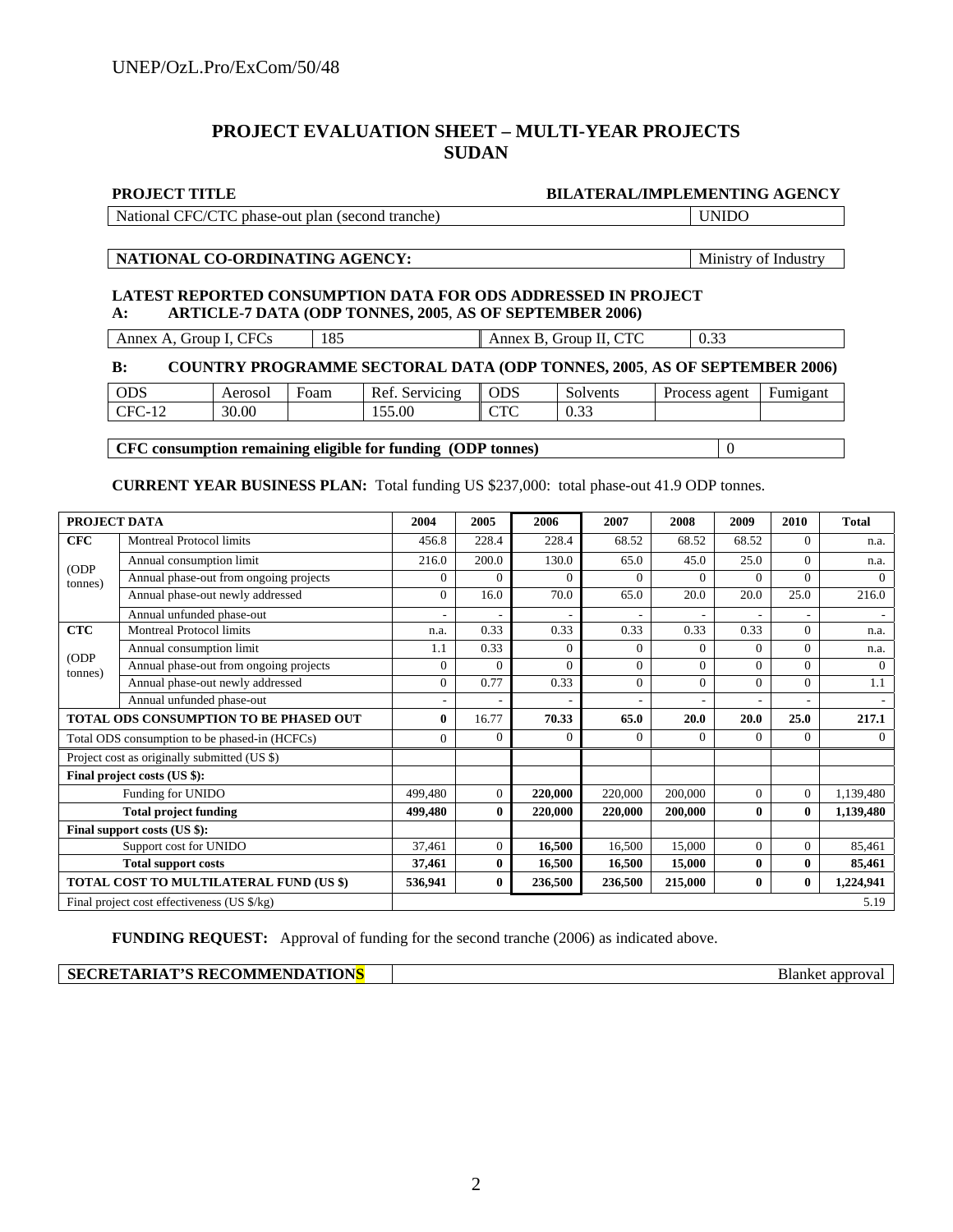# **PROJECT DESCRIPTION**

1. On behalf of Government of Sudan, UNIDO has submitted a request amounting to US \$220,000 plus agency support costs of US \$16,500 for the second tranche of the National CFC and CTC phase-out plan. UNIDO has also submitted a report prepared by a national consulting company describing the verification of reported 2005 CFC and CTC consumption, together with the 2005 progress report and 2006 annual implementation programme.

# **Background**

2. The National CFC and CTC Phase-out Plan for Sudan (NPP) was approved at the 44th Meeting of the Executive Committee in December 2004. The Government of Sudan was provided with financial support of US \$1,139,480 plus agency support costs to completely phase out its CFC and CTC consumption in accordance with annual targets set out in the Agreement between the Government and the Executive Committee. The NPP is to phase out the remaining consumption of 216 ODP tonnes of CFCs and 1.1 ODP tonnes of CTC over the 2004–2010 period. To achieve this target, a series of investment, non-investment, technical assistance, and capacity-building activities are to be carried out.

# **Verification report**

3. As per the Agreement, UNIDO submitted a verification report on the national consumption targets set in the NPP for Sudan. The report was prepared by a local consultant hired by UNIDO. According to the verification report, the consultant examined data provided to him by the Ministry of Industry in respect of import licences issued to 12 major importers. The list of importing companies with respective ODS quantities to be imported is attached to the verification report. The auditor verified the import quotas issued to importers with the factual import data made available to him through customs. The total 2005 consumption is equal to 185 ODP tonnes of CFC-12 and 0.33 ODP tonnes of CTC, which is lower than the 2005 consumption targets established in the Agreement. The auditor also reviewed national legislation policies and procedures on ODS imports, examined the system for collecting data on ODS consumption, and formulated conclusions and recommendations.

# **Progress report**

4. The progress report presents major achievements in the implementation of phase-out activities for the January 2005 – August 2006 period. The ODS consumption and reduction targets established in the Agreement have been met and CFC and CTC consumption is below the 2005 annual consumption limits. The following activities have been accomplished:

- (a) Steps by the NOU to help upgrade, specify and improve enactment of already existing legislation to meet all the necessary requirements of the Montreal Protocol and provide a solid basis for the control of ODS imports and consumption;
- (b) Establishment of a project management and monitoring office in November 2005 to track CFC and CTC consumption, inspect converted companies, oversee the licensing system and verify data reporting by recycling centres and service workshops;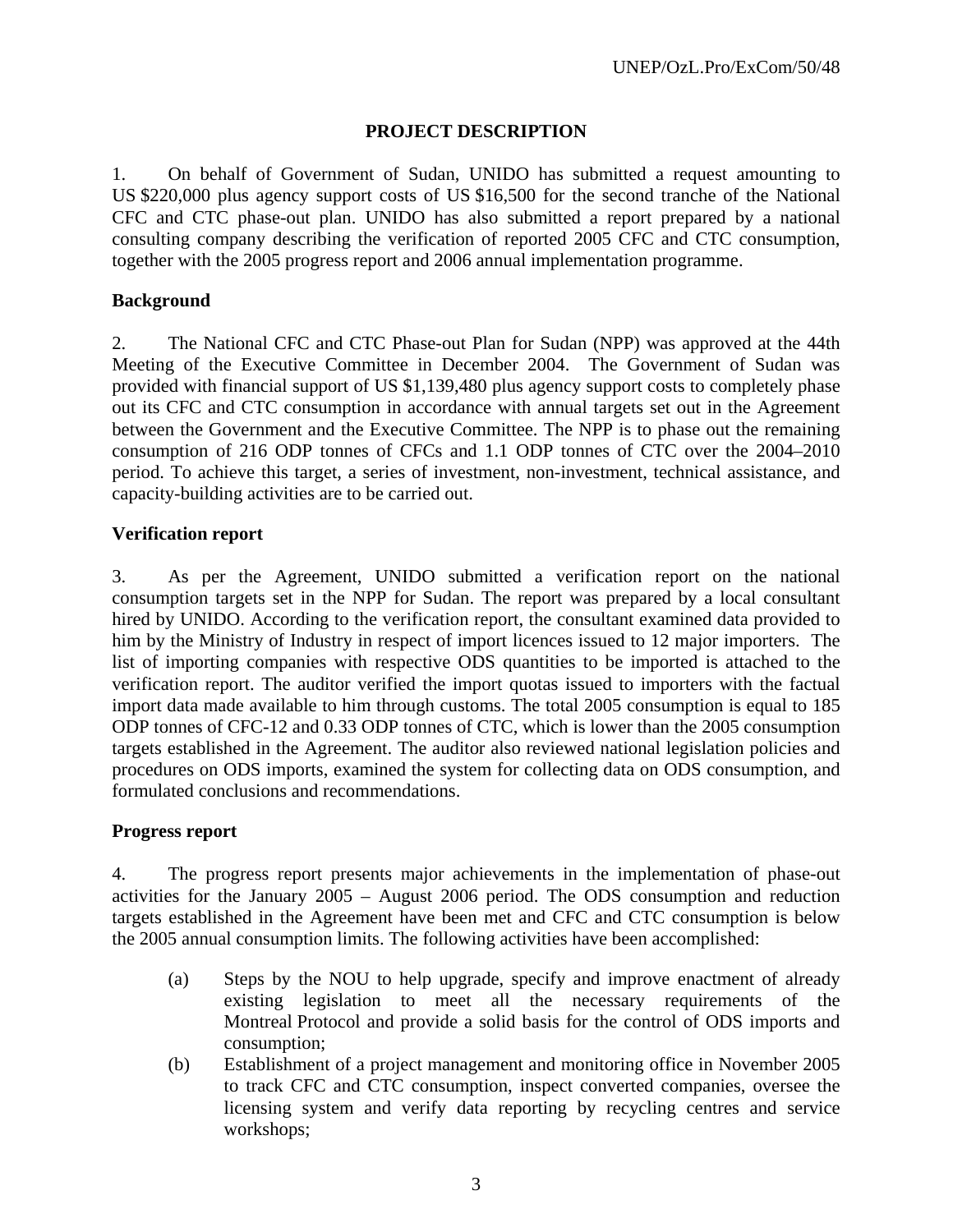- (c) Extension of the customs officer training course under the RMP to cover another 40 customs officers;
- (d) Establishment of five new training centres for refrigeration servicing technicians, with a total of 56 participants trained as trainers;
- (e) Training of 300 refrigeration servicing technicians under the NPP, with another 100 scheduled to undergo training by the end of 2006;
- (f) Development of codes of good practice in refrigeration servicing;
- (g) Upgrading the national recovery and recycling scheme by developing specifications for recovery, recycling and servicing equipment to be procured and distributed to 5 recycling centres and 300 servicing workshops selected by the NOU;
- (h) Identification of 30 ODP tonnes of CFC-12 consumption in the aerosol sector, to be converted to hydrocarbon technology in 2006;
- (i) Organization of two technical assistance workshops to phase out 0.33 tonnes of CTC in 2006; and
- (j) Deployment of a public awareness campaign, starting in the first quarter of 2005.

5. Since the introduction of the licensing system, the customs authorities in Sudan have seized several shipments of mislabelled refrigerants. Thousands of cylinders labelled as HFC-134a have been checked using identifiers and found to be CFC-12 or a mixture of HFC-134a, CFC-12, HCFC-22 and hydrocarbons. Most of the cylinders were returned to countries of export. About 1000 cylinders are still stored in warehouses.

6. The actual expenditures of the first tranche amounting to US \$499,480 constitute US \$275,871 or 55.2% of the total allocations. Additionally, US \$90,000 has been obligated for procurement of equipment.

7. The progress report contains a table with an assessment of implementation of the 2005 annual implementation programme. The implementation rate of planned activities is satisfactory.

# **2006 Annual Implementation Programme**

8. The 2006 annual implementation programme provides information on ODS consumption and reduction targets as established in the Agreement, describes industry actions and lists the following technical assistance activities:

- (a) Continuation of the operational mechanism for managing and monitoring the NPP;
- (b) Continuation of the activity at the coordination office;
- (c) Supplementary customs officers training;
- (d) Ensuring the establishment of an additional 5 training centres;
- (e) Supplementary technician training (phase two);
- (f) Continued review of supporting legislation;
- (g) Public Awareness;
- (h) Improvement of legislation on the licensing system for service technicians.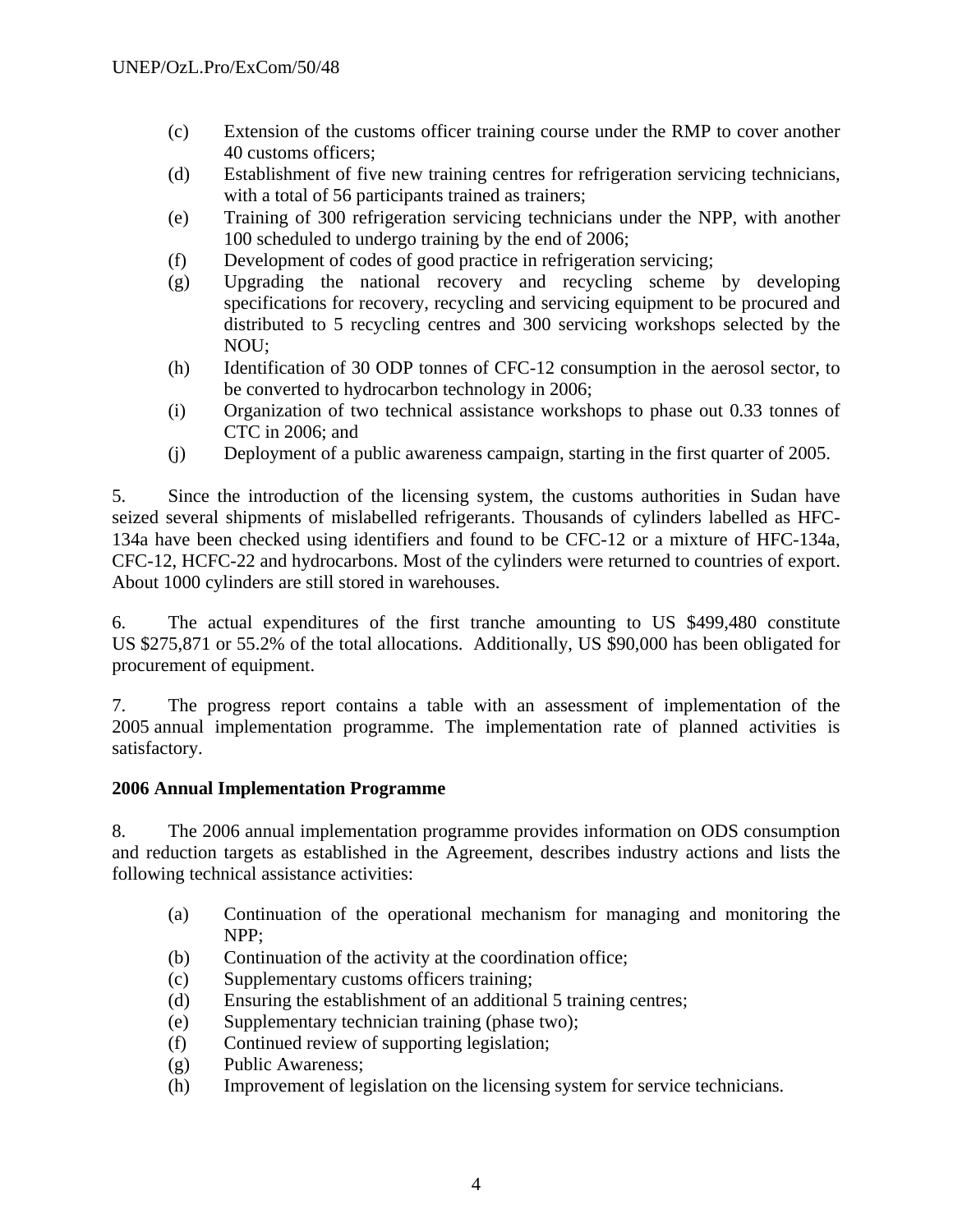| <b>ACTIVITIES</b>                                 | Planned Expenditures (US \$) |
|---------------------------------------------------|------------------------------|
| Project management                                | 42,000                       |
| Technical assistance to phase-out CTC consumption | 4,000                        |
| Technical assistance in CFC consumption sectors   | 4,000                        |
| Refrigeration servicing sector program            | 170,000                      |
| <b>TOTAL</b>                                      | 220,000                      |

9. The proposed 2006 budget is presented in the following table.

# **SECRETARIAT'S COMMENTS AND RECOMMENDATIONS**

# **COMMENTS**

10. The Secretariat noted that the recovery and recycling (R&R) scheme in Sudan involves establishing 5 recycling centres and providing 250 refrigerant recovery units. The Secretariat also noted that the procurement of new R&R equipment has been made by UNIDO in one batch. New recovery and recycling equipment will be complementary to the existing 10 recycling centres and 250 recovery machines purchased and installed by UNIDO under the RMP approved at the 28th Meeting. The 2005 progress report does not indicate whether a preliminary analysis has been undertaken by UNIDO and the NOU in order to assess the effectiveness and sustainability of recovery/recycling operations in Sudan on the basis of gained experience through the implementation of the R&R components under the RMP. One of the recommendations made by the RMP evaluation team in Sudan particularly emphasized that recovery and recycling of CFCs might be a viable option for controlling and reducing consumption in the servicing sector in Sudan, if the stakeholders concerned succeed in finding a market-oriented solution which ensures self-sustaining refrigerant recycling operations.

11. The Secretariat sought clarification from UNIDO referring to provisions of decisions 41/100 and 49/6, which urged Article 5 countries and implementing agencies to be more selective in providing new recovery and, in particular, recycling equipment *inter alia* by:

- (a) Estimating the likely demand for R&R equipment, delivering equipment to the country only against firm orders and with significant cost participation by the workshops to purchase equipment provided; and
- (b) Procuring, delivering and distributing equipment in several stages, after reviewing the utilization of equipment delivered and verifying further demand.

12. UNIDO responded that the high usage rate of recovery machines by beneficiary workshops has been confirmed. Almost 90% of recovery machines are currently in use. Data provided to the NOU by the refrigeration association and industry association show that the amount of recycled CFC-12 was 2.5 tonnes, 10 tonnes, 20 tonnes and 30 tonnes in 2000, 2001, 2002 and 2003 respectively. The success of R&R operations has also been confirmed by a sustainable decrease in the demand for virgin CFC refrigerants. New R&R equipment will be distributed among refrigeration servicing workshops located in geographic areas that were not covered earlier. The beneficiaries will be covering the cost of consumables in running recovery and recycling operations.